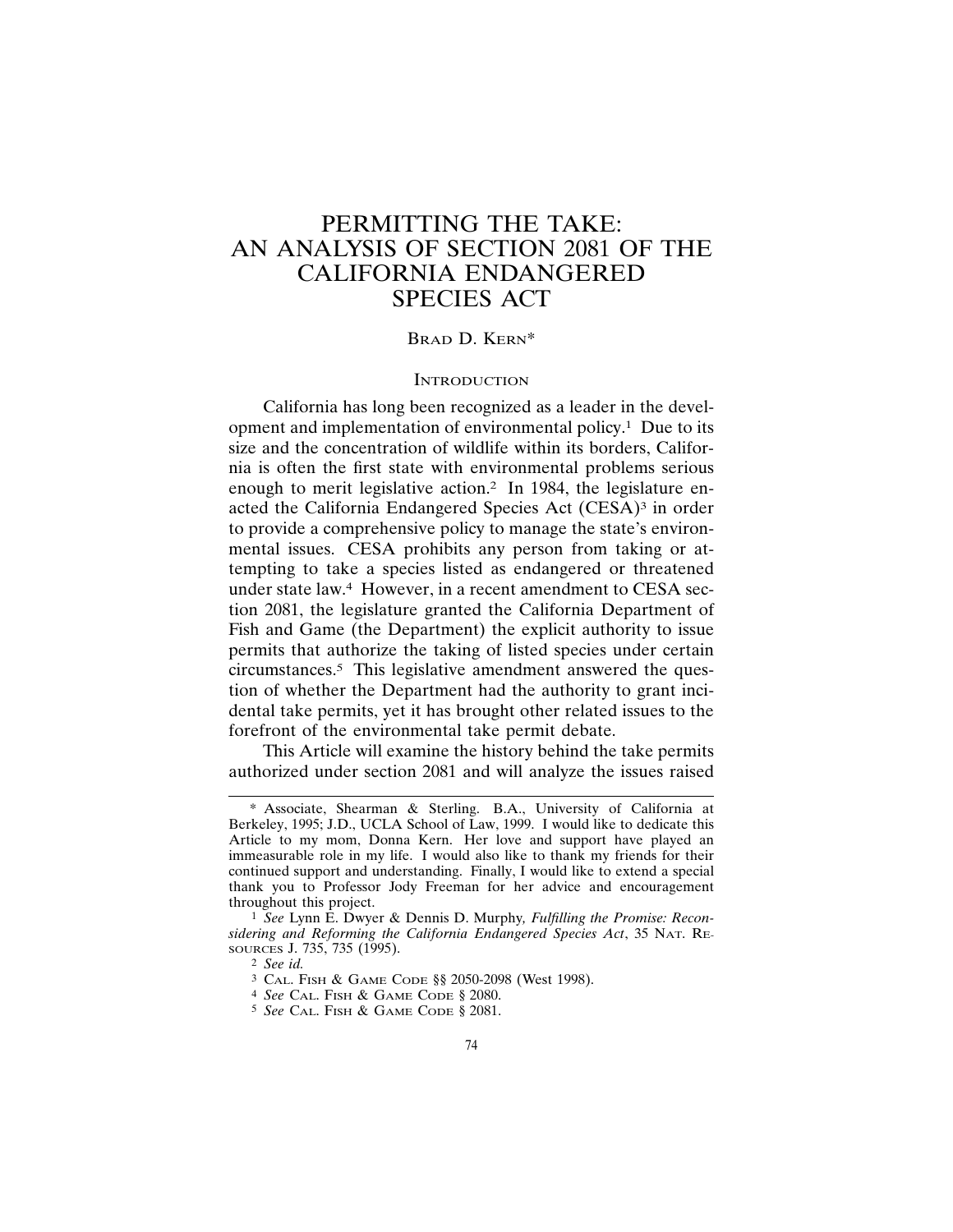by the recent legislative amendment to that section. Part I of this Article explores the legislative and judicial history of section 2081. Part II discusses the problems with the amended section's statutory language and proposes a resolution for these issues. Part III reviews the overall insufficiency of section 2081's implementation and recommends an appropriate modification in procedure. Finally, this Article concludes that the necessary changes will provide greater species protection and place section 2081 well within CESA's purposes and legislative intent.

# I

# LEGISLATIVE AND JUDICIAL HISTORY OF SECTION 2081

CESA's enactment provided the statutory scheme for California's goals and procedures regarding the treatment of plant and wildlife species within the state. CESA explains that the "conservation, protection, and enhancement" of species protected under the act "and their habitat is of statewide concern."6 In essence, the fundamental purposes of CESA are to "conserve, protect, restore, and enhance" protected species and the habitats upon which they depend for survival.7

To serve this objective, CESA prohibits any person from taking or attempting to take a species listed as endangered or threatened under state law.8 "Take" is defined as "to hunt, pursue, catch, capture or kill" a protected species or attempt any of these actions.9 Furthermore, the Department has traditionally interpreted this take provision as prohibiting acts that destroy or modify a species' essential habitat, thereby causing harm to that species.<sup>10</sup> Therefore, although CESA's definition of "take" does not include "harm" or "harass" as does the federal Endangered

 $6$  Cal. Fish & Game Code § 2051(c).

<sup>7</sup> CAL. FISH & GAME CODE § 2052.

<sup>8</sup> *See* CAL. FISH & GAME CODE § 2080.

<sup>9</sup> CAL. FISH & GAME CODE § 86; *see also* Department of Fish and Game v. Anderson-Cottonwood Irrigation Dist., 8 Cal. App. 4th 1554, 1564 (1992) (holding that irrigation district's killing of the endangered Sacramento River winterrun chinook salmon fry in the course of its lawful pumping activity constituted a prohibited taking).

<sup>10</sup> *See* TARA L. MUELLER, GUIDE TO THE FEDERAL AND CALIFORNIA EN-DANGERED SPECIES LAWS 90 (1994).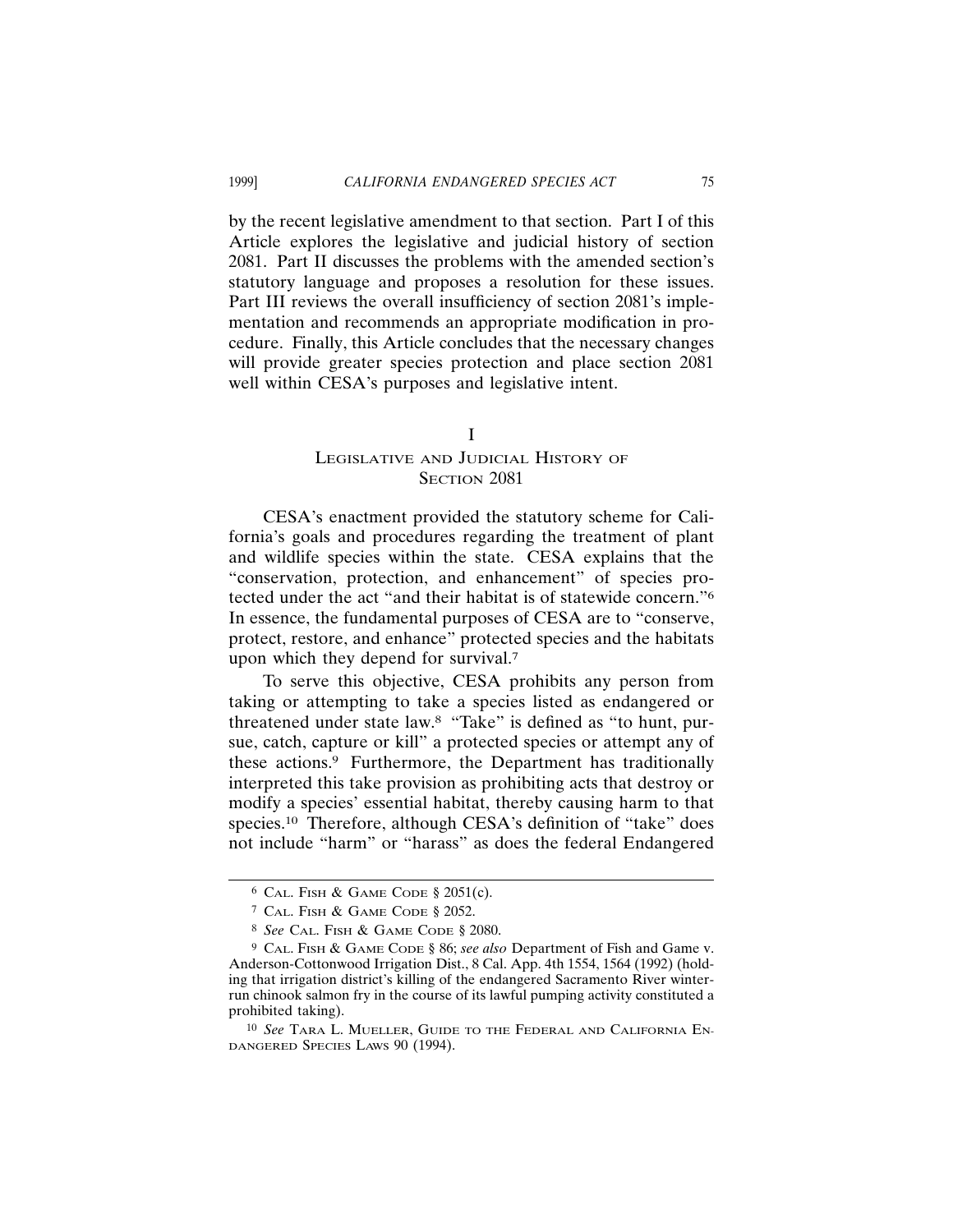Species Act  $(ESA)$ ,<sup>11</sup> the Department's interpretation of the take prohibition serves to align CESA with its federal counterpart.

However, CESA also provides a number of exceptions to its broad take prohibition. The primary exception to CESA's take prohibition can be found in section 2081. Under its original language, section 2081 provided:

Through permits or memorandums of understanding, the department may authorize individuals, public agencies, universities, zoological gardens, and scientific or educational institutions, to import, export, take or possess any endangered species, threatened species, or candidate species for scientific, educational, or management purposes.<sup>12</sup>

The Department has interpreted the phrase "management purposes" as granting it the broad power "to authorize any 'incidental take' of protected species 'in connection with some other lawful activity. . . . "<sup>13</sup> Granting take permits under the guise of "management purposes" was the primary means by which the Department allowed local land use planning and species conservation activities to proceed.14 However, the Department also used these permits to allow the development of commercial and private land. For example, take permits for "management purposes" were issued by the Department to facilitate the development of "an automobile test track facility, gas lines, a business park, a landfill, mines," housing developments, and other private land use activities.<sup>15</sup> In fact, between 1984 and 1997, the Department had issued 136 section 2081 permits covering approximately 582,308 acres.16

As a result, many environmental groups argued that the Department's liberal use of section 2081 permits violated CESA's legislative intent because the "management purposes" language

<sup>11</sup> *See* 16 U.S.C. §1532(19) (1994) ("The term 'take' means to harass, harm, pursue, hunt, shoot, wound, kill, trap, capture, or collect, or to attempt to engage in any such conduct.").

 $12$  CAL. FISH & GAME CODE § 2081 (West 1984, Supp. 1997). This was the complete language of section 2081 when it was enacted in 1984. As will be seen later in this Part, the California legislature added to this when it amended section 2081 in 1997.

<sup>13</sup> Planning and Conservation League v. Dep't of Fish and Game, 67 Cal. Rptr. 2d 650, 654 (1997).

<sup>14</sup> *See* MUELLER, *supra* note 10, at 91.

<sup>15</sup> *Planning and Conservation League*, 67 Cal. Rptr. 2d at 655.

<sup>16</sup> *See* SENATE COMMITTEE ON NATURAL RESOURCES AND WILDLIFE, COM-MITTEE REPORT FOR 1997 CALIFORNIA SENATE BILL NO. 879, 1997-1998 Regular Session, Comments para. 5 (Cal. June 17, 1997).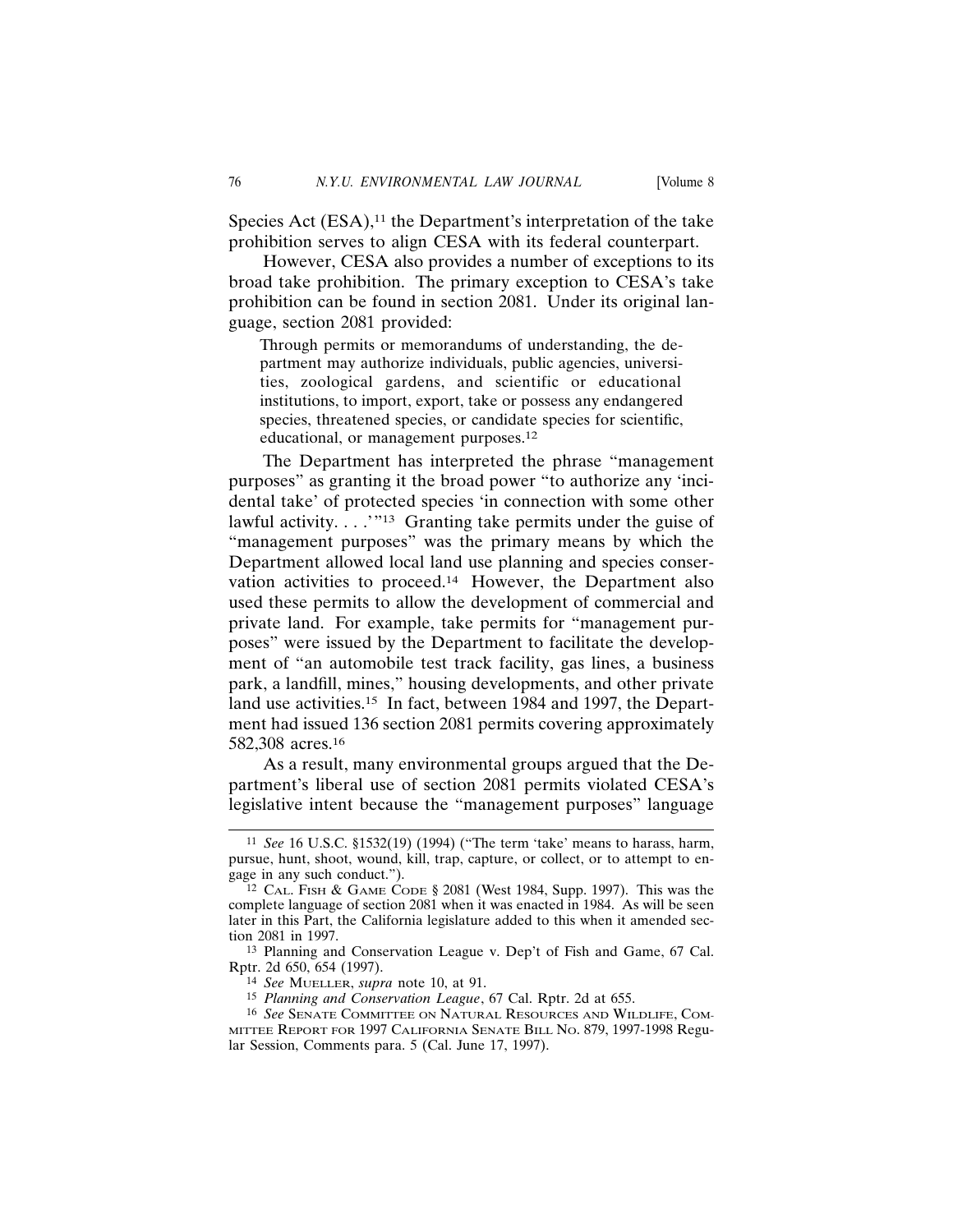was never intended to encompass private development and commercial activities.17 The first serious challenge to the Department's practices occurred in *San Bernardino Valley Audubon Society v. City of Moreno Valley*. 18 This suit challenged the Department's issuance of a section 2081 permit to the city of Moreno Valley allowing the city to take the endangered Stephens' kangaroo rat during construction of a housing development. In particular, the plaintiffs claimed that the project for which the permit was granted was not a "management purpose" under the terms of CESA and that the management purposes language was never intended to include takes incident to the development of private land.19

The court found the challenge barred by laches, but, in dicta, noted that if the case were decided on its merits, the issuance of such permits would be invalid under CESA.<sup>20</sup> The court reasoned that the management purposes language allowed the Department to grant permits to allow takes for "scientific resources management" but not for incidental takes unrelated to species conservation, such as the development of private land.21 Nevertheless, because the action was barred by laches, the Department still retained the authority to issue section 2081 permits for a wide variety of lawful activities.

Soon after, however, another action was brought against the Department challenging its authority to issue such section 2081 permits. In *Planning and Conservation League v. Department of Fish and Game*, 22 the challenged permit was the Emergency Management Measures Permit allowing Californians to take protected species "in connection with public or private activities to 'prevent or mitigate an emergency or natural disaster' or to 'restore any property' to its pre-emergency condition."23 The court held that the structure and legislative history of CESA confirmed that the California legislature did not intend "management purposes" to bestow upon the Department the authority to issue in-

<sup>17</sup> *See* MUELLER, *supra* note 10, at 92.

<sup>18</sup> 44 Cal. App. 4th 593 (1996).

<sup>19</sup> *See id.* at 600; *see also Planning and Conservation League*, 67 Cal. Rptr. 2d at 656.

<sup>20</sup> *See San Bernardino Valley Audubon Soc'y*, 44 Cal. App. 4th at 604-05.

<sup>21</sup> *See id.*

<sup>22</sup> 67 Cal. Rptr. 2d 650.

<sup>23</sup> *Id.* at 651.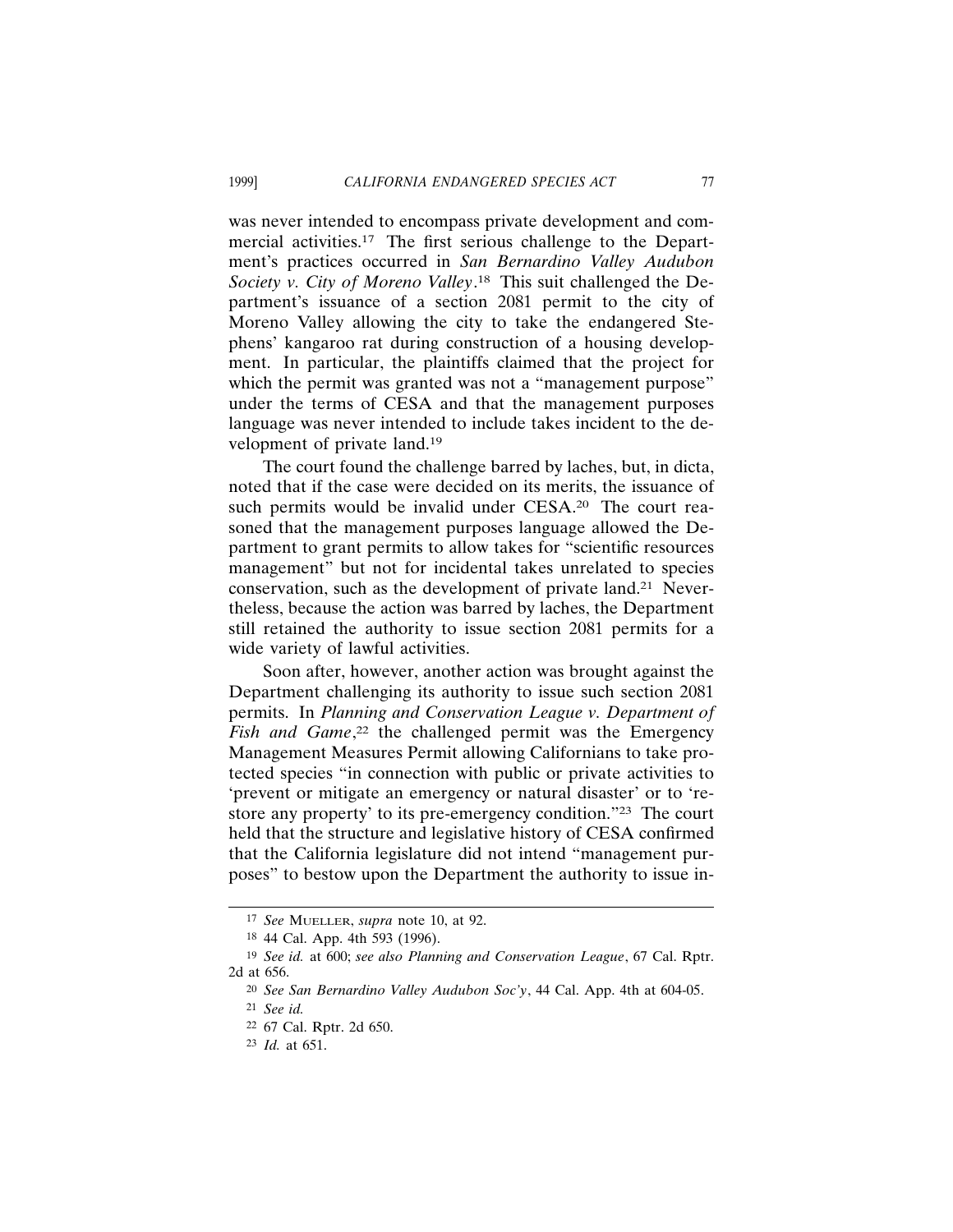cidental take permits for merely any lawful activity.24 The court agreed with the dicta in *San Bernardino Valley Audubon Society*25 and stated, "[t]he Moreno Valley court clearly believed the issuance of section 2081 permits [i]s incompatible with the Department's management take authority as defined by the legislature and should be declared void."26 The court concluded that the ability to grant permits for takings incidental to otherwise lawful activities cannot be judicially created out of the "management purposes" language of section 2081, and "it is for the legislature rather than the judicial branch to provide an appropriate remedy."27

While this decision was being reviewed by the California Supreme Court, the legislature acted upon the Court of Appeal's advice and granted the Department explicit authority to issue take permits incidental to otherwise lawful activities. Senate Bill 879 amended section 2081 and provided the Department the additional authority to issue permits that authorize the incidental take of protected species under specified conditions.28 Section 2081 now additionally reads:

(b) The department may authorize, by permit, the take of endangered species, threatened species, and candidate species if all of the following conditions are met:

(1) The take is incidental to an otherwise lawful activity.

(2) The impacts of the authorized take shall be minimized and fully mitigated . . . [and] . . .

(4) The applicant shall ensure adequate funding to implement the measures required [for mitigation] and for monitoring compliance with, and effectiveness of, those measures<sup>29</sup>

Furthermore, the amended statute states that a permit should not be granted by the Department if the issuance of the permit "would jeopardize the continued existence of the spe-

<sup>24</sup> *See id.* at 659-60.

<sup>25</sup> 44 Cal. App. 4th at 605 ("[W]e conclude RCHCA has established a meritorious defense of laches. Nonetheless, if we were faced with deciding the issue on the merits, we would conclude the agency agreement was invalid under CESA.").

<sup>26</sup> *Planning and Conservation League*, 67 Cal. Rptr. 2d at 656-57.

<sup>27</sup> *Id.* at 659-60.

<sup>28</sup> *See* CAL. FISH & GAME CODE § 2081 (West 1984, Supp. 1997), *amended by* CAL. FISH & GAME CODE § 2081 (West 1998).

<sup>29</sup> CAL. FISH & GAME CODE § 2081(b).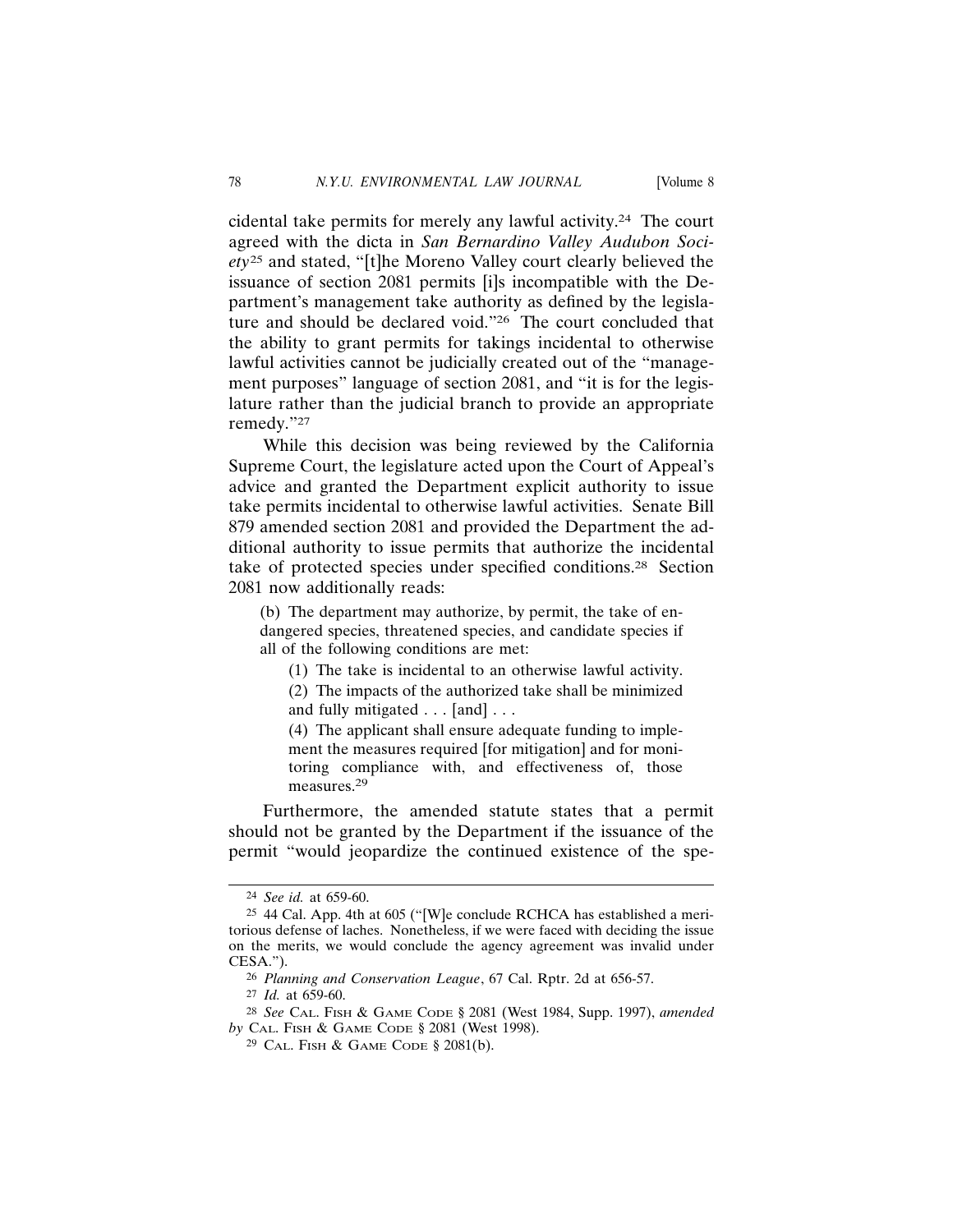cies."30 Lastly, all permits granted prior to April 10, 1997, excluding the Emergency Management Measures Permit at issue in *Planning and Conservation League*, were grandfathered and considered valid.<sup>31</sup> Accordingly, by amending section 2081, the legislature has made moot questions concerning the Department's statutory authority to issue incidental take permits. Nevertheless, although the legislature has apparently solved one problem, the new legislation amending section 2081 raises other substantial issues that must be addressed.

# II

# DIRECT CONCERNS REGARDING THE STATUTORY LANGUAGE OF SECTION 2081

# A. *Mitigation*

Perhaps the most important condition to be met before an incidental take permit may be issued is that the "impacts of the take [must] be minimized and *fully mitigated*."32 However, it is not clear that the impacts of a taking would actually have to be "fully mitigated" under the language of the section.<sup>33</sup> Section 2081 states that the measures required to meet the "fully mitigated" obligation "shall be *roughly proportional* in extent to the impact of the authorized taking on the species."34 If mitigation must fully offset the impacts of the take, why is the mitigation requirement only "roughly proportional" to the impact?<sup>35</sup> In effect, the roughly proportional standard appears to permit less than the full amount of mitigation required under CESA.36

For example, consider the San Joaquin kit fox, which predominantly ranges over thousands of square miles in Califor-

<sup>30</sup> CAL. FISH & GAME CODE § 2081(c).

<sup>31</sup> *See* CAL. FISH & GAME CODE § 2081.1.

<sup>32</sup> *See* CAL. FISH & GAME CODE § 2081 (emphasis added).

<sup>33</sup> *See* SENATE COMMITTEE ON NATURAL RESOURCES AND WILDLIFE, COM-MITTEE REPORT FOR 1997 CALIFORNIA SENATE BILL NO. 879, 1997-98 Regular Session, Comments para. 3 (Cal. Sept. 11, 1997) [hereinafter SENATE COMMIT-TEE REPORT].

<sup>34</sup> CAL. FISH & GAME CODE § 2081 (emphasis added).

<sup>35</sup> *See* SENATE COMMITTEE REPORT, *supra* note 33, at Comments para. 3.

<sup>36</sup> *See* SENATE COMMITTEE ON NATURAL RESOURCES AND WILDLIFE, THIRD READING OF Committee REPORT FOR 1997 CALIFORNIA SENATE BILL NO. 879, 1997-98 Regular Session, Comments para. 5. (Cal. Sept. 11, 1997) [hereinafter SENATE THIRD READING COMMITTEE REPORT].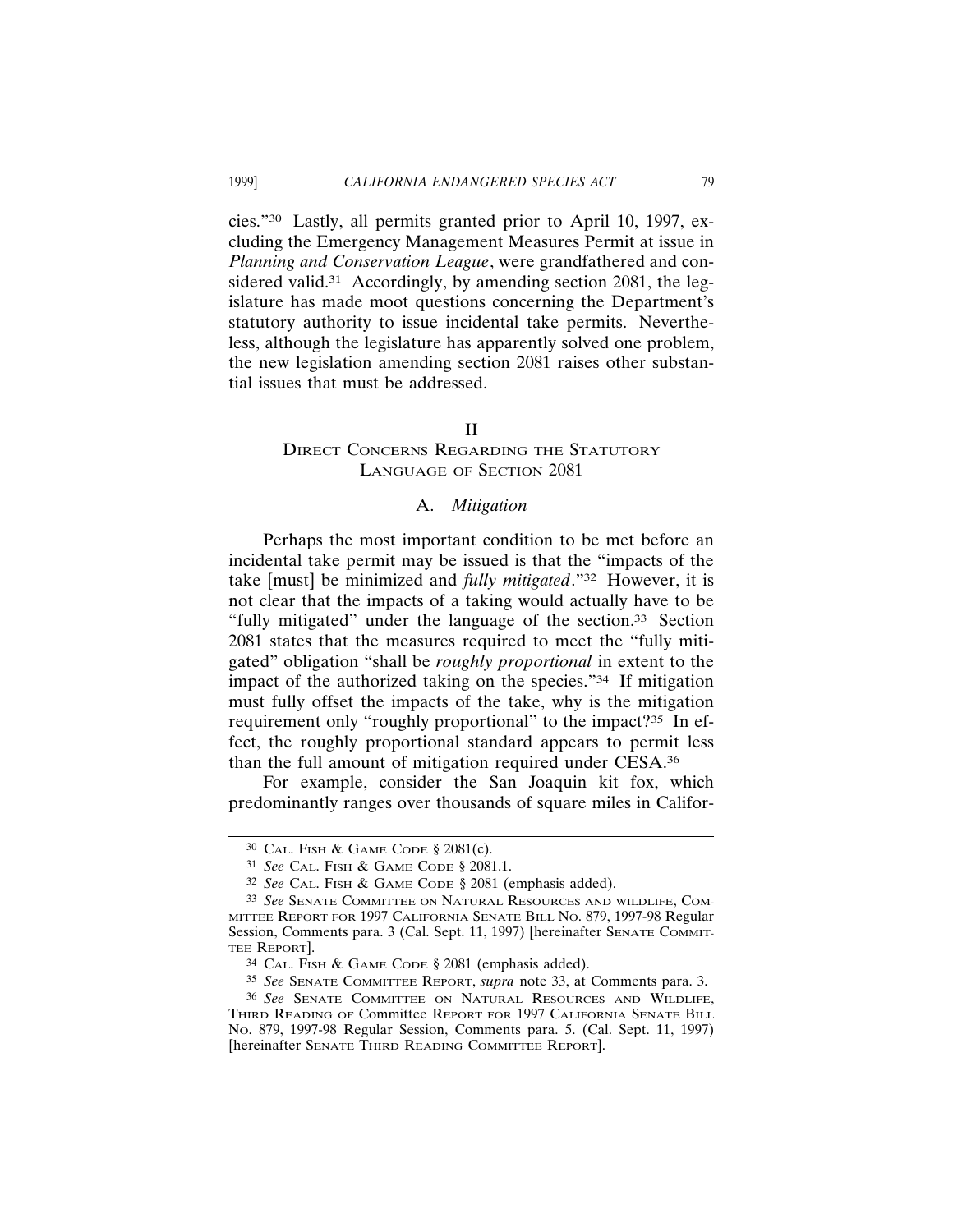nia's Central Valley.37 If a private agricultural development would destroy one hundred acres of the kit fox's domain, would seventy-five acres set aside for the displaced fox be acceptable to obtain a permit? Obviously, this would require the affected kit fox population to live in a smaller area with potentially fewer food sources. Yet, if no kit foxes are initially harmed by the displacement, the mitigation appears to be roughly proportional to the impact, although not fully mitigated.

In addition, the roughly proportional standard seems to allow an initial harm to the listed species. An incidental killing of a small portion of the kit fox population may be roughly proportional to the impacts as long as a substantial amount of the population still survived the displacement. For instance, the death of ten or even twenty kit foxes out of a population of one hundred may satisfy the roughly proportional standard because a significant number of the population would have survived the initial displacement. Yet, permitting the taking of even a small proportion does not seem to comport with CESA's express requirement that the impacts be "fully mitigated."38

Moreover, the term "roughly proportional" is imprecise and will confuse permit applicants about the scope of their mitigation responsibilities.39 This vague standard will allow permit holders and agencies to fall short of their continuing mitigation responsibilities because they likely will neither fully understand their exact duties nor be concerned about slight harms to listed species. Also, such an imprecise standard is difficult to enforce and will lead to a substantial amount of litigation.<sup>40</sup> It is quite conceivable that an environmental group would challenge an allowance for a set aside of only seventy-five acres for a kit fox population accustomed to a larger domain. Without such challenges, developers could gradually push the envelope of acceptable mitigation and set aside less and less space for affected species. Finally, it will be increasingly difficult for courts to draw the line at what is an acceptable proportion of mitigation. California's already overburdened courts would be faced with the arduous task of de-

<sup>37</sup> *See* Robert D. Thornton, *Searching for Consensus and Predictability: Habitat Conservation Planning under the Endangered Species Act of 1973*, 21 ENVTL. L. 605, 639 (1991).

<sup>38</sup> *See* SENATE COMMITTEE REPORT, *supra* note 33, at Comments para. 3. 39 *See id*.

<sup>40</sup> *See id.*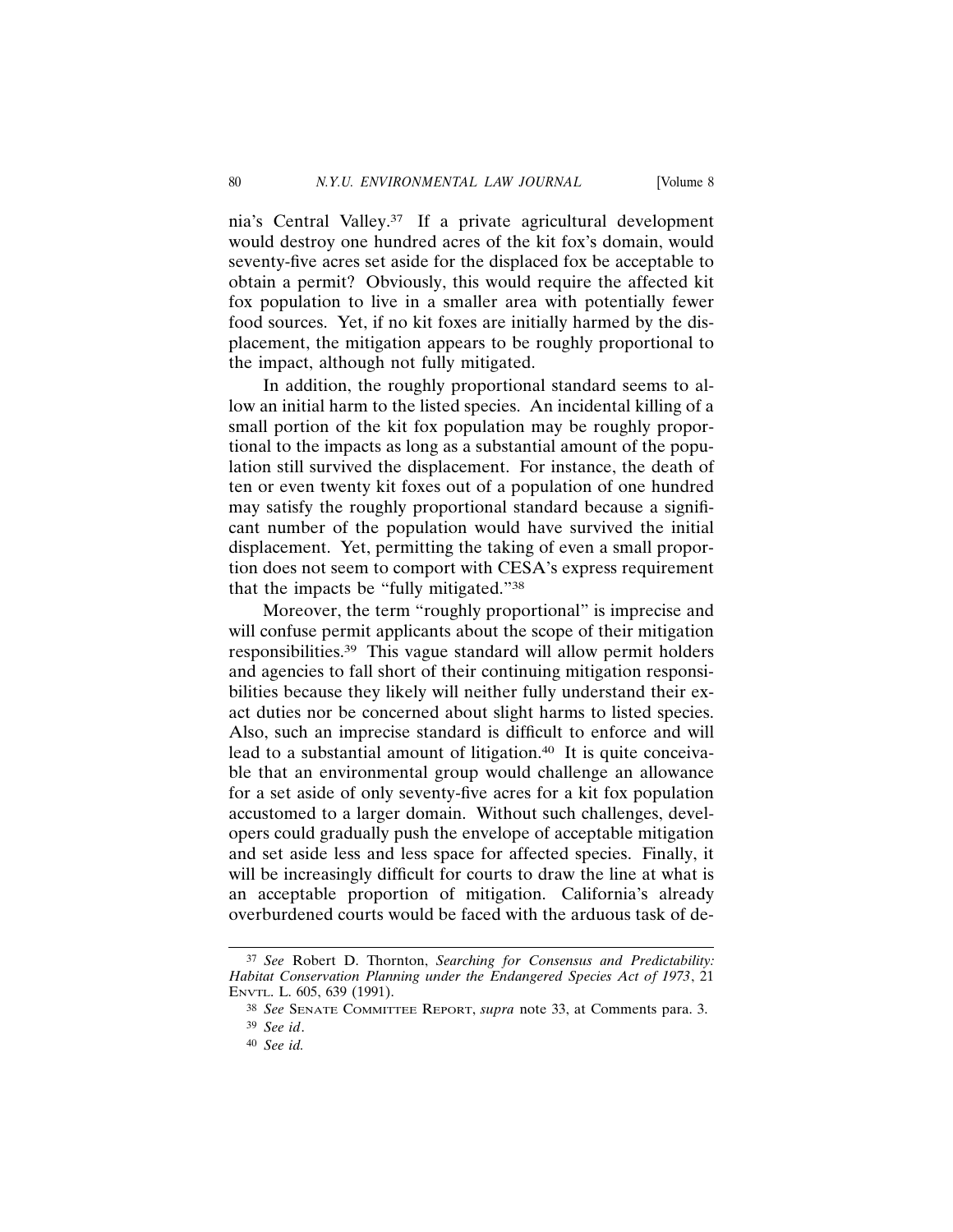termining exactly what mitigation efforts meet the roughly proportional standard in a variety of very fact specific cases.

Accordingly, the roughly proportional standard does not conform to the full mitigation requirement and will lead to confusion, excessive litigation, and, most importantly, less protection for listed species. Therefore, section 2081 should be amended to provide that mitigation be "fully proportional" to the impacts of the take, rather than simply "roughly proportional." This will align the means to achieve mitigation with the permit's "fully mitigated" requirement. Making the language for mitigation obligations consistent throughout section 2081 will prevent confusion and clarify the necessary duties placed upon developers and agencies enforcing and upholding the standard. Most importantly, though, it will prevent inadequate mitigation efforts and, thus, ensure the proper amount of mitigation essential to allow endangered species to recover.

#### B. *Jeopardy Standard*

Section 2081 prohibits the issuance of a permit if "the permit would jeopardize the continued existence of a species."41 Therefore, even if an applicant meets the requirements to obtain a permit, it should still be denied if the Department determines that the continued existence of a species is in jeopardy. Yet, the federal ESA prohibits the issuance of an incidental take permit if the taking will "appreciably reduce the likelihood of the survival and recovery of the species in the wild."42 In essence, ESA prohibits a take if it would *likely* jeopardize the continued existence of a species.43 Consequently, section 2081 has a weaker take standard than its federal counterpart because the Department may still issue a permit even if the take will *likely* jeopardize a species. This creates potential dilemmas due to the inevitable overlapping application of the two acts.

Consider as an example the Stephens' kangaroo rat (SKR), which is listed as an endangered species under both CESA and ESA.44 The SKR's current range includes much of California's

<sup>41</sup> CAL. FISH & GAME CODE § 2081(c).

<sup>42</sup> 16 U.S.C. § 1539(a)(2)(B) (1994).

<sup>43</sup> *See* SENATE COMMITTEE REPORT, *supra* note 33, at Comments para. 7 (emphasis added).

<sup>44</sup> *See* Thornton, *supra* note 37, at 634.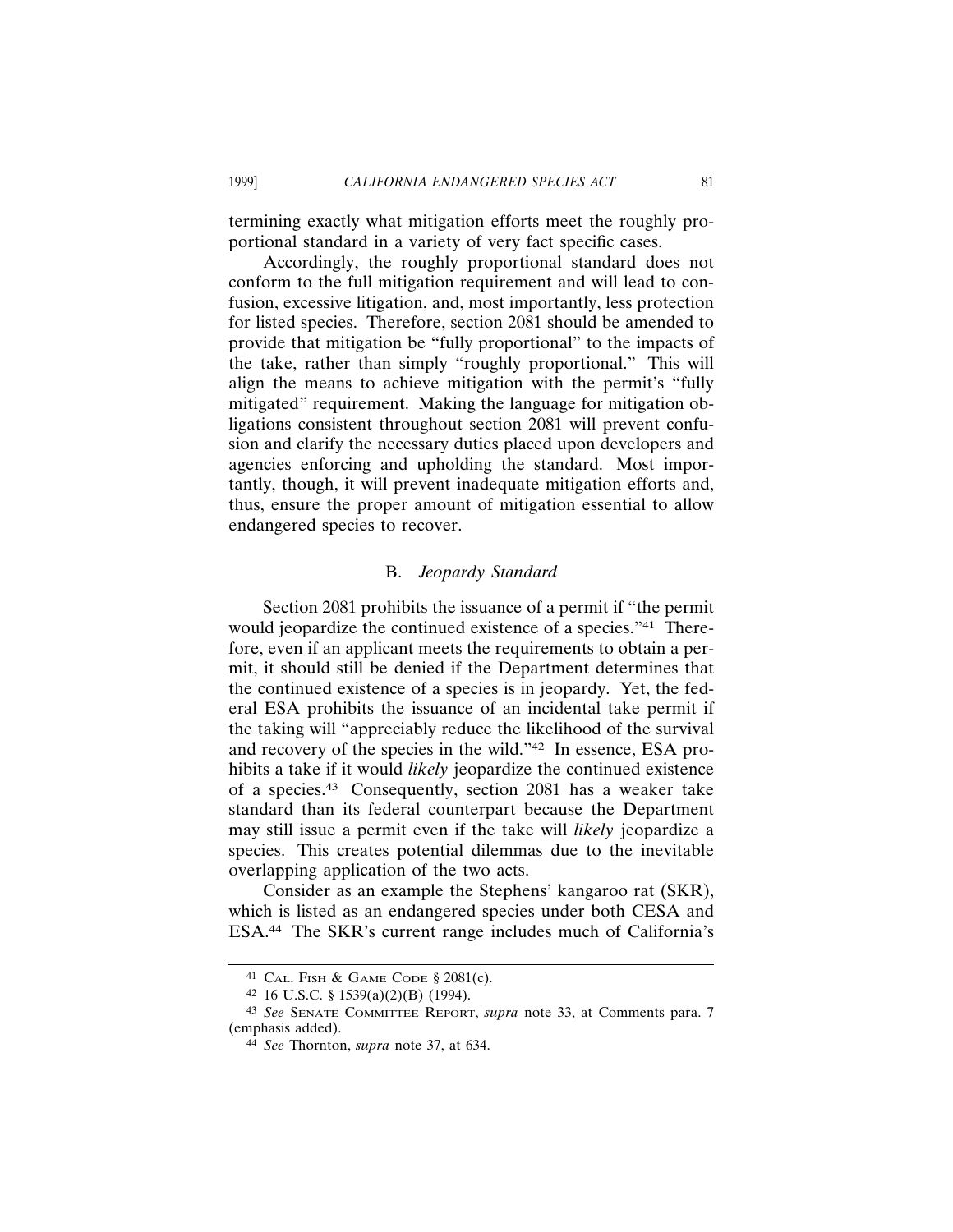Riverside County, an area well suited for affordable housing.45 Suppose a developer files for an incidental take permit with both the Department in California and the appropriate federal agency, the Fish and Wildlife Service. Furthermore, the developer proposes a project large enough that the continued existence of the SKR will likely be in jeopardy. Under ESA, this developer will be unable to obtain a federal permit because the SKR's existence is likely in jeopardy. However, the developer will be able to obtain a take permit from the Department in California because there is no certainty that it will in fact jeopardize the animal. If there is doubt as to whether the continued existence of a species is in jeopardy, California will likely allow a permit, whereas the federal government will not. Therefore, the difference between the two standards means that the developer has a much lower burden to meet in California because it is substantially more difficult for the Department to establish actual jeopardy than likely jeopardy.

As a result, if the developer initiates the project, she will be well within the law in California, but likely will face federal prosecution.46 Moreover, because ESA was established to set the minimum standards with which states must comply,<sup>47</sup> there appear to be substantial concerns regarding the validity of California's procedure. Under ESA, states are free to set a higher standard than the federal government requires, but are not permitted to set a standard that is lower than the federally mandated floor.<sup>48</sup>

Additionally, section 2081 does not require that the species survive in the wild, but merely that it survive somewhere.<sup>49</sup> Thus,

<sup>45</sup> *See id.*

<sup>46</sup> She would be prosecuted under 16 U.S.C. § 1538 (1994) which prohibits, inter alia, the take of any endangered species within the United States. 16 U.S.C. § 1538(a)(1)(B).

<sup>47</sup> *See* 16 U.S.C. § 1535(f) ("Any State law or regulation respecting the taking of an endangered species or threatened species may be more restrictive than the exemptions or permits provided for in this chapter or in any regulation which implements this chapter but not less restrictive than the prohibitions so defined.").

<sup>48</sup> *See id.*; *see also* MUELLER, *supra* note 10, at 77 ("With respect to dual listed species, [ESA] supersedes (or 'preempts') CESA to the extent that CESA's provisions provide lesser protection for the species in question.").

<sup>49</sup> *See* CAL. FISH & GAME CODE § 2081(c); *see also* SENATE COMMITTEE REPORT, *supra* note 33, at Comments para. 7. ESA, on the other hand, requires that the species continue to survive *in the wild* before a permit may be issued. *See* 16 U.S.C. § 1539(a)(2)(B) (1973) (emphasis added).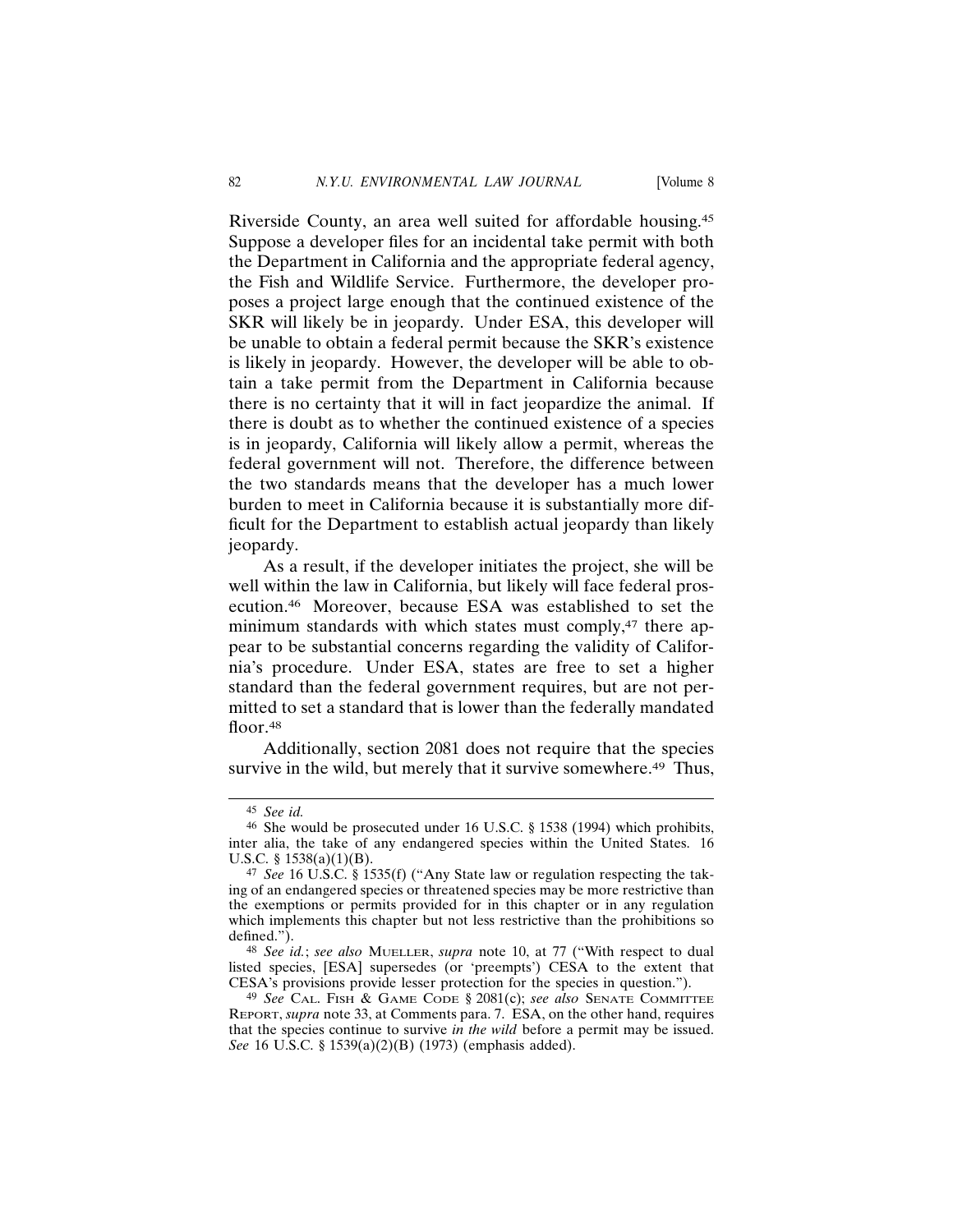a project that proposes to remove all SKRs from the wild and place in a zoo or secluded sanctuary a population large enough to maintain the species' continued existence could obtain a permit from the Department. This result seems contrary to CESA's goal to conserve, protect, restore, and enhance any listed species *and* its habitat because it undercuts CESA's emphasis on maintaining a species' natural habitat. Furthermore, due to the interrelationship of species in ecosystems, removing a species from the wild is likely to have substantial effects on the other wildlife and plant species in that ecosystem.

Accordingly, section 2081's jeopardy standard should be reworded to adhere to ESA's definition. A section 2081 permit should be denied if "the permit would likely jeopardize the continued existence of a species in the wild." This will prevent opposite state and federal decisions regarding the issuance of permits when the two acts overlap. The proposed language also will rectify any concern regarding the validity of California's standard vis-à-vis the more stringent standard set forth in ESA. Finally, requiring that the species survive in the wild will prevent substantial harm to ecosystems and provide a greater opportunity for endangered species to recover in their natural habitat.

#### C. *The Grandfathering of General Statewide Permits*

The amendment to section 2081 grandfathered all permits issued by the Department prior to April 10, 1997, excluding the Emergency Management Measures Permit at issue in *Planning and Conservation League*. 50 The Emergency Management Measures Permit was a "general" permit that allowed all persons in California to take any candidate or listed species for a period of five years if the take was incidental to restoring or mitigating damage after an emergency.51 "Emergency" was broadly defined to include such events as accidents and soil or geologic disturbances.<sup>52</sup> Additionally, the permit contained no mitigation measures or other requirements for the protection of listed species.53 Although the Emergency Management Measures Permit was not grandfathered, another general permit similar in nature was.

<sup>50</sup> *See* CAL. FISH & GAME CODE § 2081.1.

<sup>51</sup> *See* MUELLER, *supra* note 10, at 50 (Supp. 1996).

<sup>52</sup> *See id.*

<sup>53</sup> *See id.*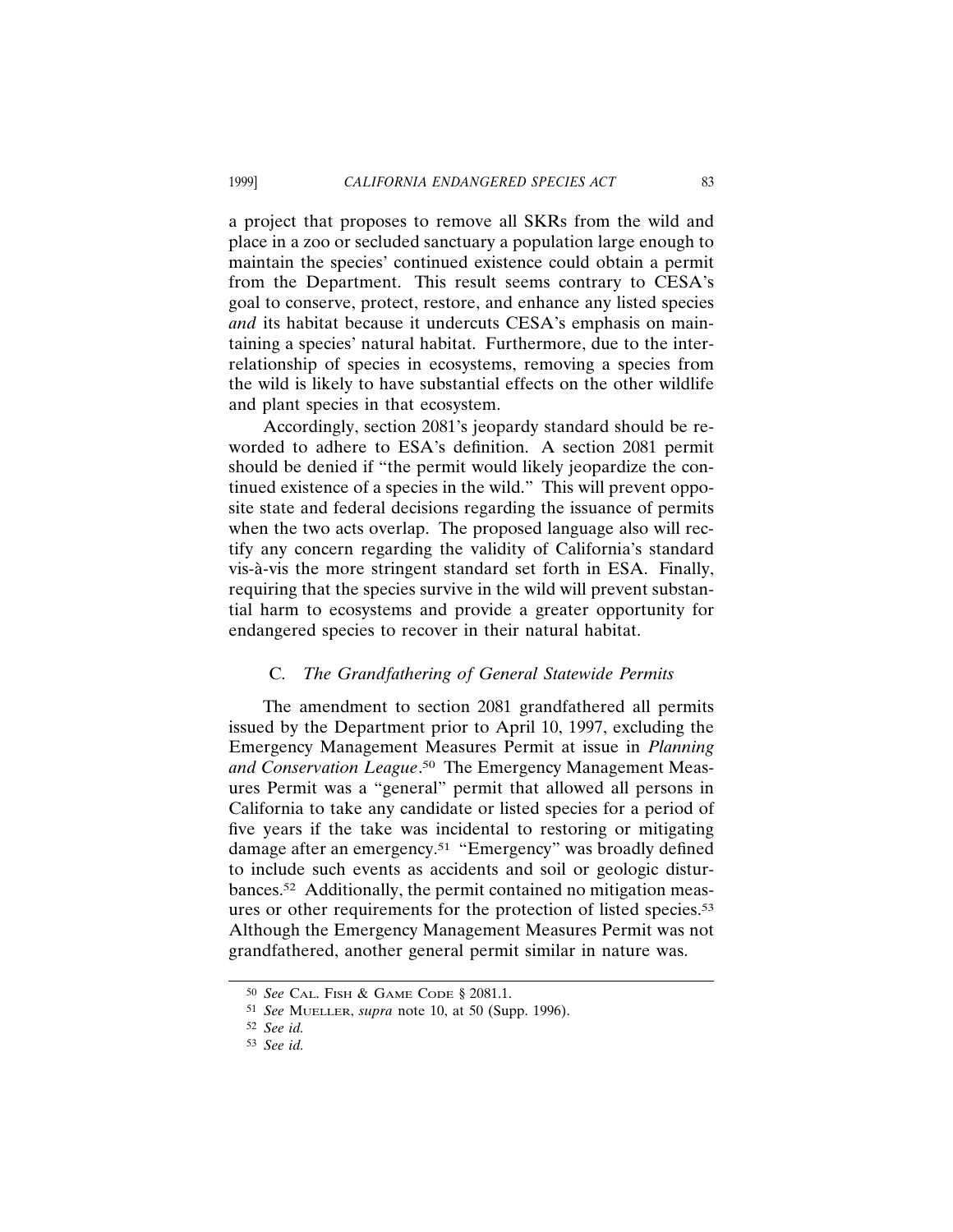In 1994, the Department issued the Fire Protection Management Measures Permit. This general statewide permit allows the taking of candidate or listed species for a period of five years if the taking is incidental to certain fire protection measures.<sup>54</sup> Likewise, the permit requires no mitigation measures or other preventive actions to reduce the potential harm to listed species.55 The legislature's decision to grandfather this permit raises numerous issues.

First, the permit does not comport with the goals and policies of CESA and may be contributing to the extinction of species. It does not seem to uphold the Department's duty to "conserve, protect, restore, and enhance" listed species.56 Allowing all individuals in California to take listed species without any specific mitigation measures would hardly benefit any species; rather, such actions seem quite detrimental. Granting the public broad authority to take species over a five-year period could predictably lead to the accidental destruction of many endangered species in or near a variety of fire prone areas.

Second, many terms in the permit are vague and ambiguous and could lead to an abuse of the privileges granted thereunder.57 For example, acceptable fire measures, as defined by the permit, include clearing around any "structure" whether it is occupied or not.58 Hypothetically, then, under the guise of fire protection, an individual could build a structure for the sole purpose of clearing habitat for development. It appears counterintuitive to allow someone to erect a structure and then, in order to continue development activities, legally take species that were not

<sup>54</sup> The permit's fire protection measures included:

<sup>(1)</sup> maintenance of up to a thirty foot (and in certain circumstances, up to a 100 foot) firebreak around any building or structure located in, upon or adjacent to any mountainous area; forest, brush, or grass lands; or any land covered by flammable material; (2) maintenance of a ten or more foot firebreak around certain specified electrical equipment; (3) clearing of flammable vegetation and other material from a railroad right of way on forest, brush or grass lands; and (4) use of fire protection and abatement measures authorized by a cooperative agreement between a local agency, the Department, and the USFWS.

MUELLER, *supra* note 10, at 41-42 (Supp. 1995) (citing CALIFORNIA DEPART-MENT OF FISH AND GAME, CALIFORNIA ENDANGERED SPECIES ACT PERMIT FOR FIRE PROTECTION MANAGEMENT MEASURES (Sept. 12, 1994)).

<sup>55</sup> *See* MUELLER, *supra* note 10, at 42 (Supp. 1995).

<sup>56</sup> CAL. FISH & GAME CODE § 2052.

<sup>57</sup> *See* MUELLER, *supra* note 10, at 43 (Supp. 1995).

<sup>58</sup> *See id.*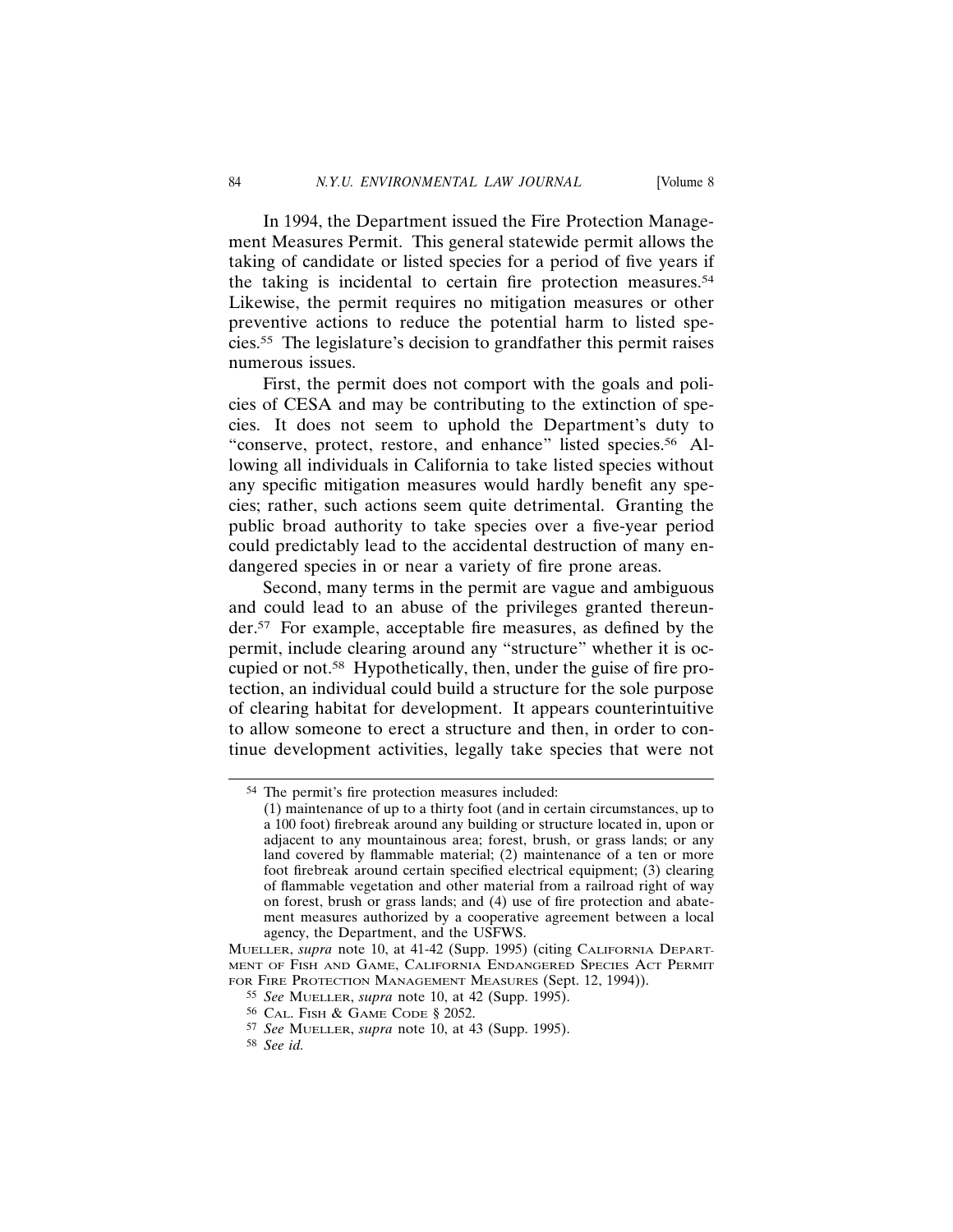originally harmed by the structure but are now within the acceptable clearing zone.59 Thus, the permit provides a loophole for landowners to develop certain areas without consulting the Department or providing appropriate mitigation measures.

Finally, the Fire Protection Management Measures Permit is at odds with the current language of section 2081. Section 2081 requires that the impacts of a take be fully mitigated,<sup>60</sup> yet as presently worded, the permit contains virtually no mitigation requirements or general protections for species.61 Moreover, section 2081 contemplates a person or agency applying for a permit, rather than the Department simply issuing one without considering the impacts of a specific activity. It is practically impossible for the Department to consider the impacts of a take on listed species and their habitats when the taking activities are occurring over a five-year period throughout the many ecosystems found in California. Similarly, because there is no applicant, the permit cannot satisfy section 2081's requirement that adequate funding be provided for mitigation activities.<sup>62</sup> In these ways, the permit does not adhere to the amended language of section 2081 and seems contrary to the legislature's intent.

When amending section 2081, the legislature granted the Department limited power to issue permits under specified conditions predetermined by the legislature. However, the legislature's sanctioning of this permit may be interpreted by courts to mean that the legislature intended the Department to have the broader authority to issue general statewide permits.<sup>63</sup> There are two ways in which the legislature should address the issues raised by its grandfathering of the Fire Protection Management Measures Permit.

One option is for the legislature to explicitly state that it does not intend the Department to have the power to issue general statewide permits. This would foreclose any potential misinterpretation by California courts as to the validity of future general permits. However, this would not rectify the fact that the current permit does not conserve, protect, restore, or enhance endangered species and, even worse, provides a loophole for

<sup>59</sup> *See id.*

<sup>60</sup> *See supra* Part II.A.

<sup>61</sup> *See id.* at 42.

<sup>62</sup> *See* CAL. FISH & GAME CODE § 2081(b)(4).

<sup>63</sup> *See* SENATE THIRD READING COMMITTEE REPORT, *supra* note 36, at Comments para. 9.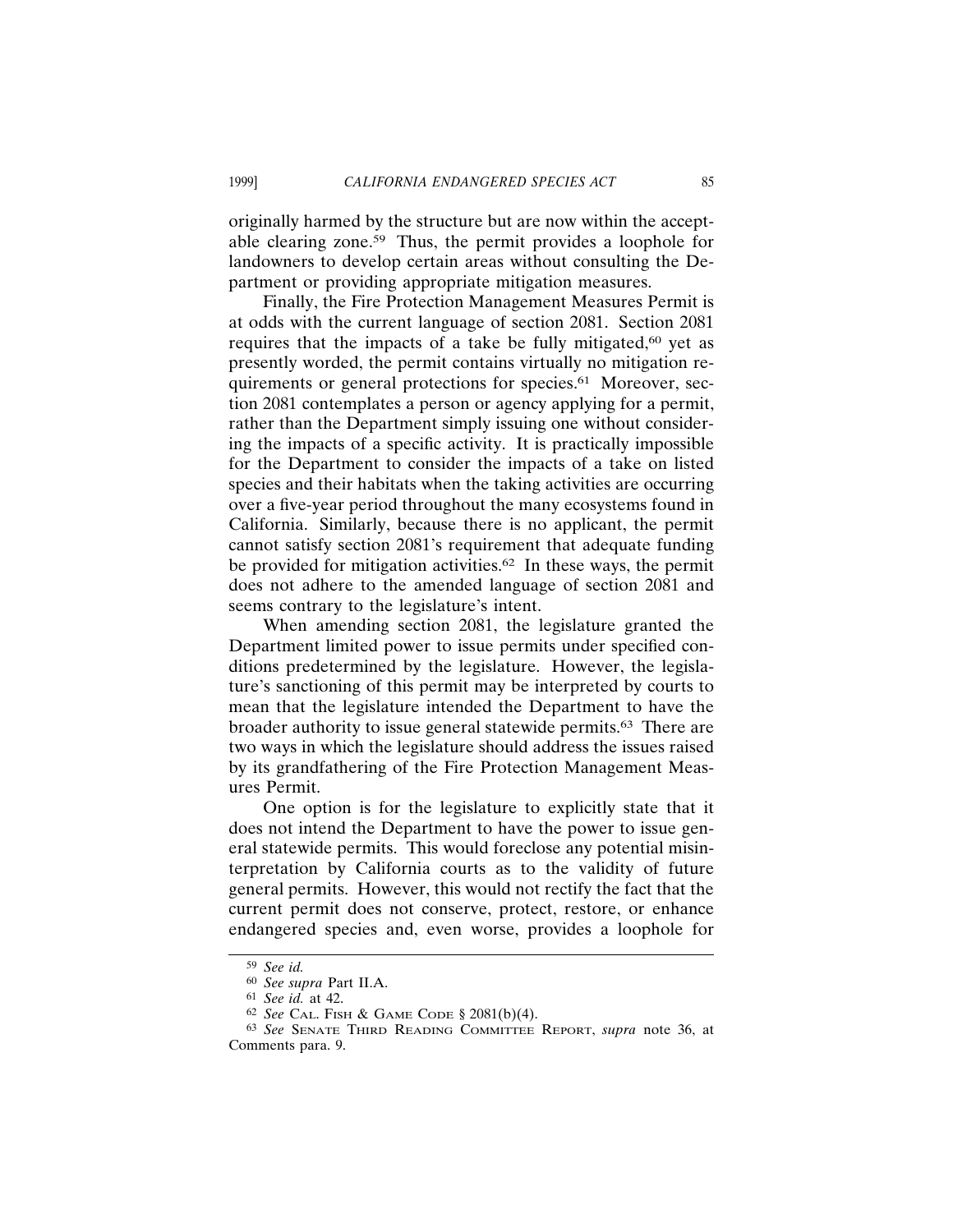landowners to initiate development projects without Department regulations or approval. Thus, a more effective method would be for the legislature to require the Department to recall the permit. This would certainly apprise the courts as to the legislature's intent with regard to general statewide permits, and it also would prevent the unmitigated taking of listed species once deemed acceptable under the permit.

### III

# OVERALL INSUFFICIENCY OF SECTION 2081'S IMPLEMENTATION

"The loss of habitat is universally cited as the major cause for the extinction of species worldwide."64

The single most important contributor to species extinction is loss of habitat.65 This principle has been a cornerstone of the science of wildlife biology for the last half century.<sup>66</sup> Recognizing this, the California legislature found that the conservation, protection, and enhancement of species and their habitats are of statewide concern.<sup>67</sup> Yet, section 2080 (prohibiting takes) and section 2081 are both silent as to whether habitat destruction is considered a taking of a species.<sup>68</sup> This silence makes it unclear to what extent take mitigation under section 2081 will apply to the direct and indirect effects of habitat loss to an individual member of a species.<sup>69</sup>

Rather than preserving the habitat or biological community a species lives in, section 2081 focuses on protecting one species at a time.70 Although CESA's fundamental purpose is to protect essential habitats, all of the regulatory mechanisms adopted in

<sup>64</sup> Oliver A. Houck, *The Endangered Species Act and Its Implementation by the U.S. Departments of Interior and Commerce*, 64 U. COLO. L. REV. 277, 296 (1993) (quoting S. REP. NO. 93-307, at 1-2 (1973), *reprinted in* 1973 U.S.C.C.A.N. 2989).

<sup>65</sup> *See id.*; *see also* Dan Tarlock, *Biodiversity Federalism*, 54 MD. L. REV. 1315, 1317 (1995) ("The chief threat to biodiversity protection is habitat loss.") (citing EDWARD O. WILSON, THE DIVERSITY OF LIFE 243-80 (1992)).

<sup>66</sup> *See* Houck, *supra* note 64, at 296 (citing EUGENE P. ODUM, FUNDAMEN-TALS OF ECOLOGY 8 (1971) ("living organisms and their non-living (abiotic) environments are inseparably interrelated and interact upon each other")).

<sup>67</sup> *See* CAL. FISH & GAME CODE § 2051.

<sup>68</sup> *See* SENATE COMMITTEE REPORT, *supra* note 33, at Comments para. 6. 69 *See id.*

<sup>70</sup> *See* Craig Manson, *Natural Communities Conservation Planning: California's New Ecosystem Approach to Biodiversity*, 24 ENVTL. L. 603, 610 (1994); *see also* Thornton, *supra* note 37, at 642.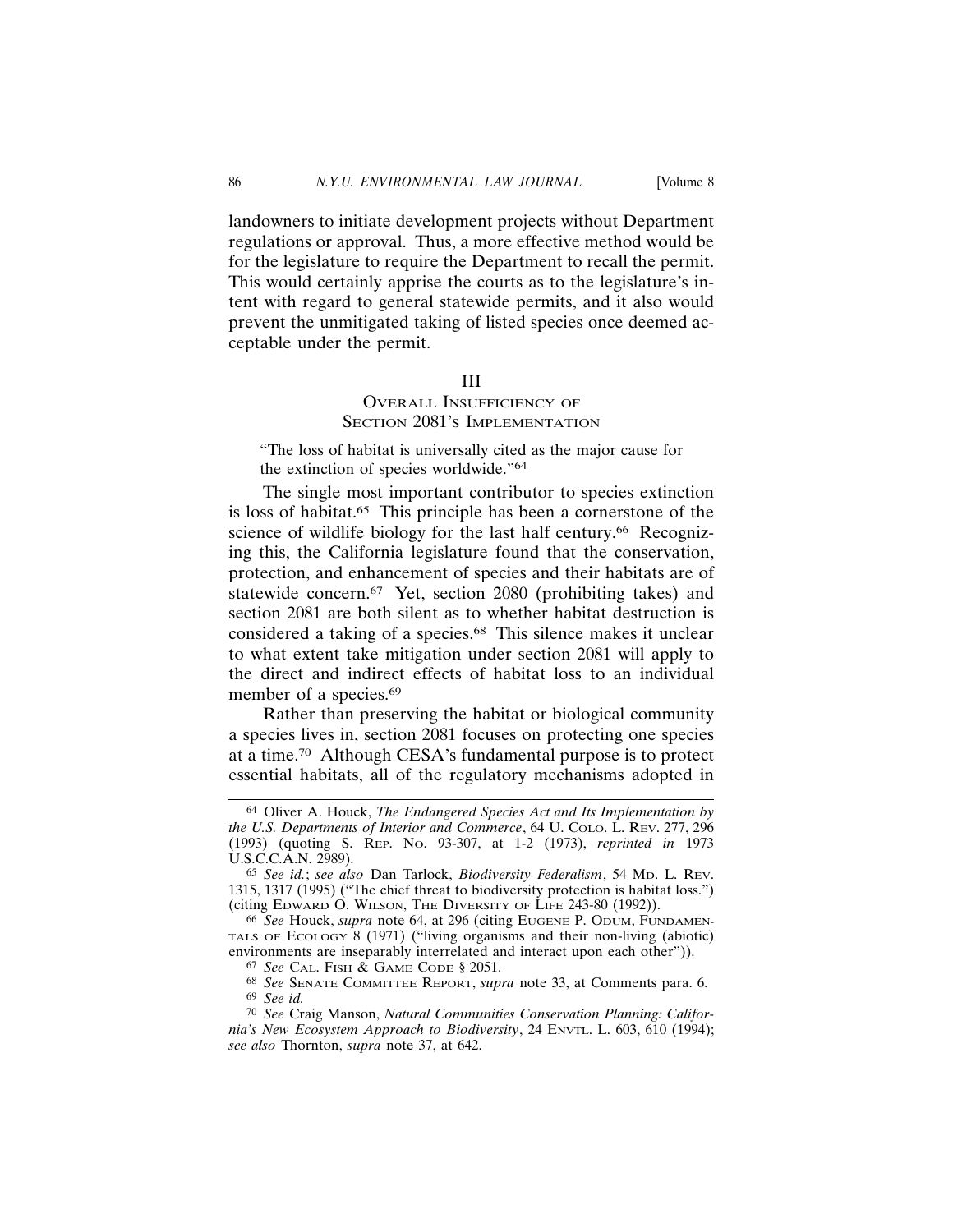CESA, including section 2081, are species specific and are only triggered by the listing of individual species.<sup>71</sup> For example, a developer has no state obligation to protect any unlisted species because the ban on taking does not apply until the species becomes listed.72 Furthermore, the listing process has taken on an ad hoc quality, inhibiting the Department from using the listing process in any strategic manner to protect endangered ecosystems.73 The ad hoc nature of the permit process also prevents the Department from developing mitigation plans which protect habitats. Most take permits issued under section 2081 focus on a single species and are concerned almost exclusively on establishing reserves for the species' survival rather than on detailing restrictions for development projects within the species' habitat.<sup>74</sup>

For instance, if a take permit is granted, it appears unnecessary to fully mitigate the harm done to the habitat of the species as long as the species roughly maintains its current population.75 A private developer may fully mitigate the harm to a species by moving the species to a smaller and even less diverse or less suitable habitat as long as the species can survive in its new home. As an illustration, consider three tiers of habitat: (1) the entire geographic area that can be occupied by a species; (2) a more restricted area necessary for the "conservation" of a species which, under section 2061, includes habitat necessary to bring the species to recovery;<sup>76</sup> and (3) a minimum area necessary for "survival."77 In tier one, for example, the Stephens' kangaroo rat (SKR) may potentially occupy all of western California.78 This potential is not expressly protected by CESA because otherwise little or no development could occur in that area. In tier two, the SKR probably will need several breeding populations in various locations in order to recover to the point where it is no longer

77 *See* Houck, *supra* note 64, at 301 (categorizing the three tiers of habitat identified by ESA).

78 *See id.*

<sup>71</sup> *See* Thornton, *supra* note 37, at 641-42.

<sup>72</sup> *See* CAL. FISH & GAME CODE § 2080.

<sup>73</sup> *See* Thornton, *supra* note 37, at 643.

<sup>74</sup> *See* Manson, *supra* note 70, at 610.

<sup>75</sup> *See supra* Part II.A.

<sup>76</sup> *See* CAL. FISH & GAME CODE § 2061 ("'[C]onservation' mean[s] to use, and the use of, all methods and procedures which are necessary to bring any endangered species or threatened species to the point at which the measures provided pursuant to this chapter are no longer necessary.").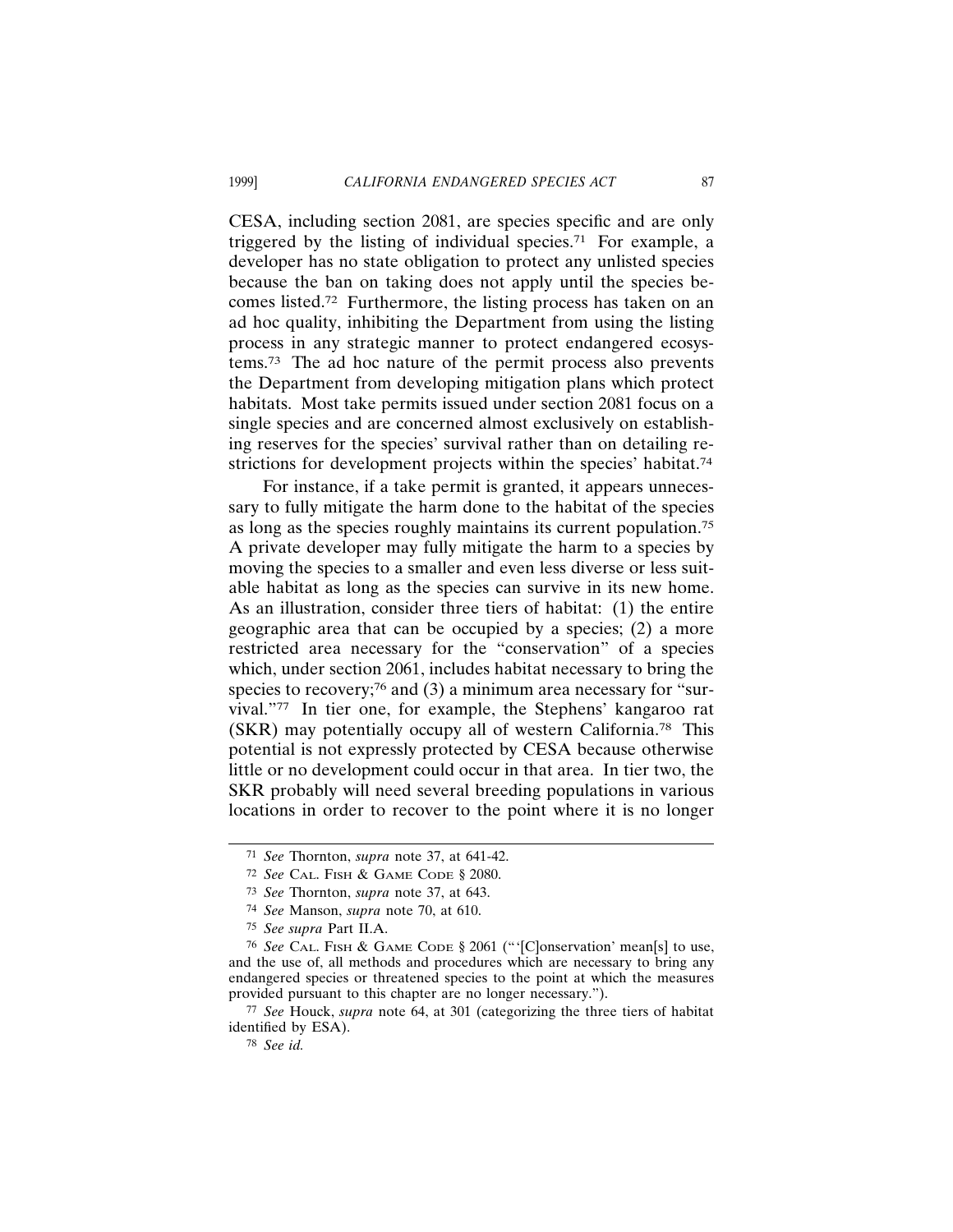endangered.79 For tier three, however, the SKR may require only a few locations or, perhaps, only one to "survive."80 It appears that section 2081 allows the Department to require mitigation only to the level of tier three because take mitigation concentrates solely on individual species and not the overall habitat in which the species is found. This will prevent species from properly recovering and will keep them perpetually listed as endangered. Similarly, this ignores CESA's purpose of recovering endangered species until they no longer require the act's protection.81

The fact that mitigation measures in section 2081 do not expressly take into account habitat, the most important factor for species survival, is quite curious. Supporters of amended section 2081 maintain that it "indirectly ties habitat destruction to take."82 Yet, should this not be made explicit to ensure that habitat, rather than a single species, becomes the crucial issue to consider when protecting that species? Moreover, the consequences of the single species focus of section 2081 reach beyond the individual species at issue. The current emphasis restrains the Department's ability to prevent unlisted species from becoming endangered and inhibits the Department from providing the necessary assurances to permit holders that subsequent mitigation measures will not be required if additional species are listed in the future.83

Again, consider a hypothetical involving the SKR, a listed species whose range includes much of California's western Riverside County.<sup>84</sup> After a lengthy dispute over the appropriate level of development in the fast growing county, the Department requires the county to dedicate certain areas as SKR reserves.

<sup>79</sup> *See id.*

<sup>80</sup> *See id.*

<sup>81</sup> *See* CAL. FISH & GAME CODE § 2061.

<sup>82</sup> SENATE COMMITTEE REPORT, *supra* note 33, at Comments para. 6.

<sup>83</sup> *See* Thornton, *supra* note 37, at 643.

<sup>84</sup> The hypothetical is modeled after the Short-Term Habitat Conservation Plan for the Stephens' Kangaroo Rat issued under ESA in 1989, and the San Bruno Mountain Habitat Conservation Plan issued under ESA in 1982. The Short-Term Habitat Conservation Plan for the Stephens' Kangaroo Rat (Apr. 6, 1989) is available through the United States Fish and Wildlife Service, Department of the Interior, offices in Portland, Oregon and Washington, D.C. The San Bruno Mountain Habitat Conservation Plan (1982) is available through the United States Fish and Wildlife Service, Department of the Interior, Federal Fish and Wildlife Permit (Mar. 4, 1983).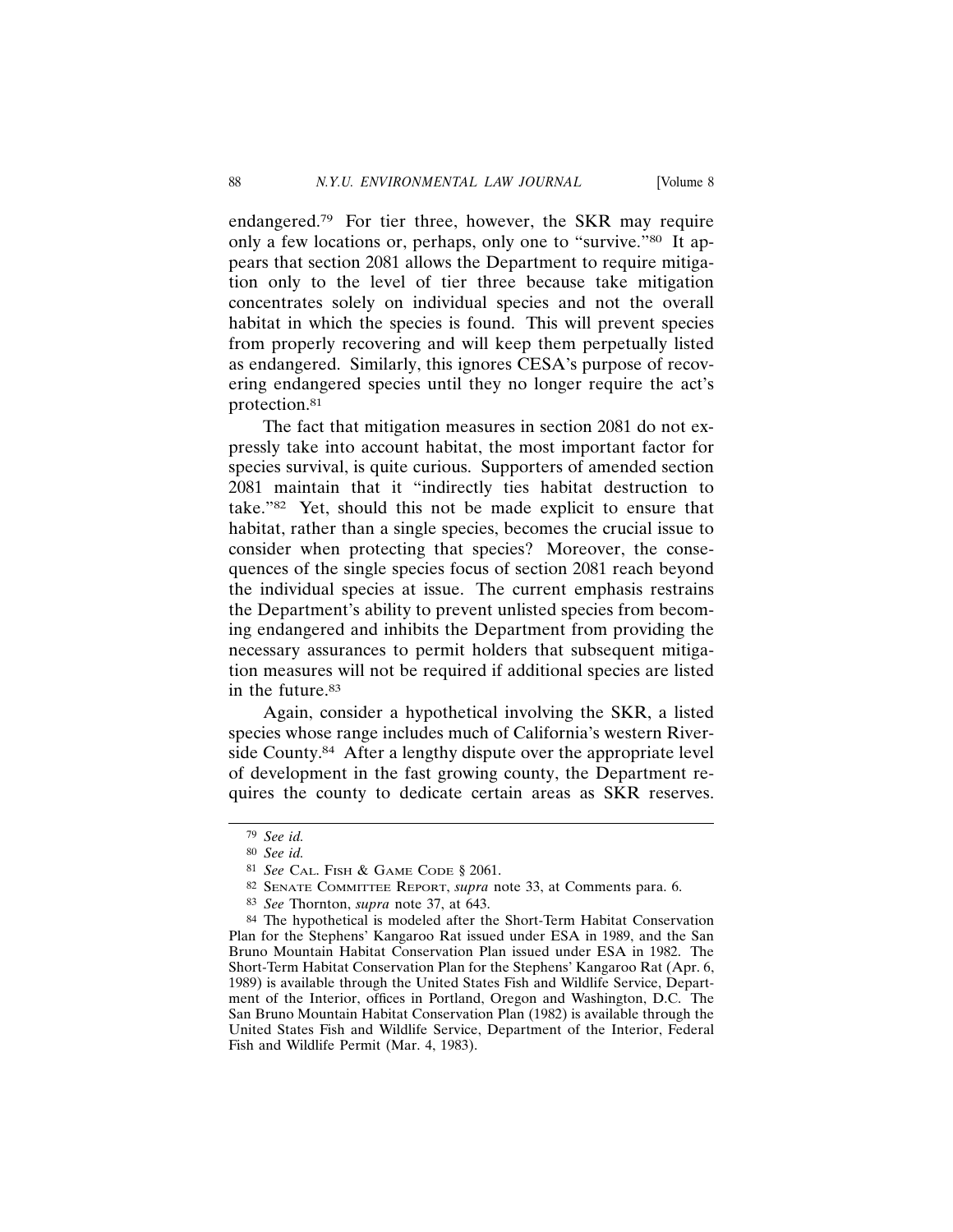These areas are designated based upon what is believed to be the best remaining occupied habitat of the SKR. Then, a year after the final conveyance of the appropriate reserves, the Department must list another species, the California gnatcatcher, as endangered due to the loss of habitat caused by the development activities already underway. Furthermore, the habitat that the gnatcatcher requires simply for its survival substantially overlaps all of the remaining areas in the county previously designated for development.

It becomes readily apparent that the single species focus of section 2081's permit process fails to protect the interests of other species that will be indirectly affected by a take permit. The process ignores the needs of unlisted species that depend on other habitats for survival. Moreover, developers and private companies understandably will be reluctant to agree to significant land use restrictions to protect one species when the listing of another a year later will result in the imposition of new and different requirements. There will be very little enthusiasm in the development community for the expenditure of the enormous resources necessary to protect the SKR if it must turn around and confront the same set of problems after the gnatcatcher is listed. While laws that protect endangered species need not be fashioned to suit developers, it is in the best interests of endangered species conservation to encourage large landowners and companies to provide the funding necessary to ensure the survival of species through mitigation measures because these resources cannot be funded solely by governmental agencies.<sup>85</sup>

Consequently, the permit process under section 2081 must face the issue of whether it is beneficial or even sufficient to address endangered species problems on a single species basis. It appears that permits work best and will better adhere to the state's policy of conserving, protecting, restoring, and enhancing species<sup>86</sup> and their habitats when the permits consider other potentially affected species, whether listed or not. Taking into account the impacts on other species will require the Department to focus on preserving the habitats and ecosystems necessary to prevent listed and unlisted species from becoming extinct. Also, it will encourage landowners and developers to enter into agreements with the Department because there will be less likelihood

<sup>85</sup> *See* Thornton, *supra* note 37, at 639-40.

<sup>86</sup> *See* CAL. FISH & GAME CODE § 2052.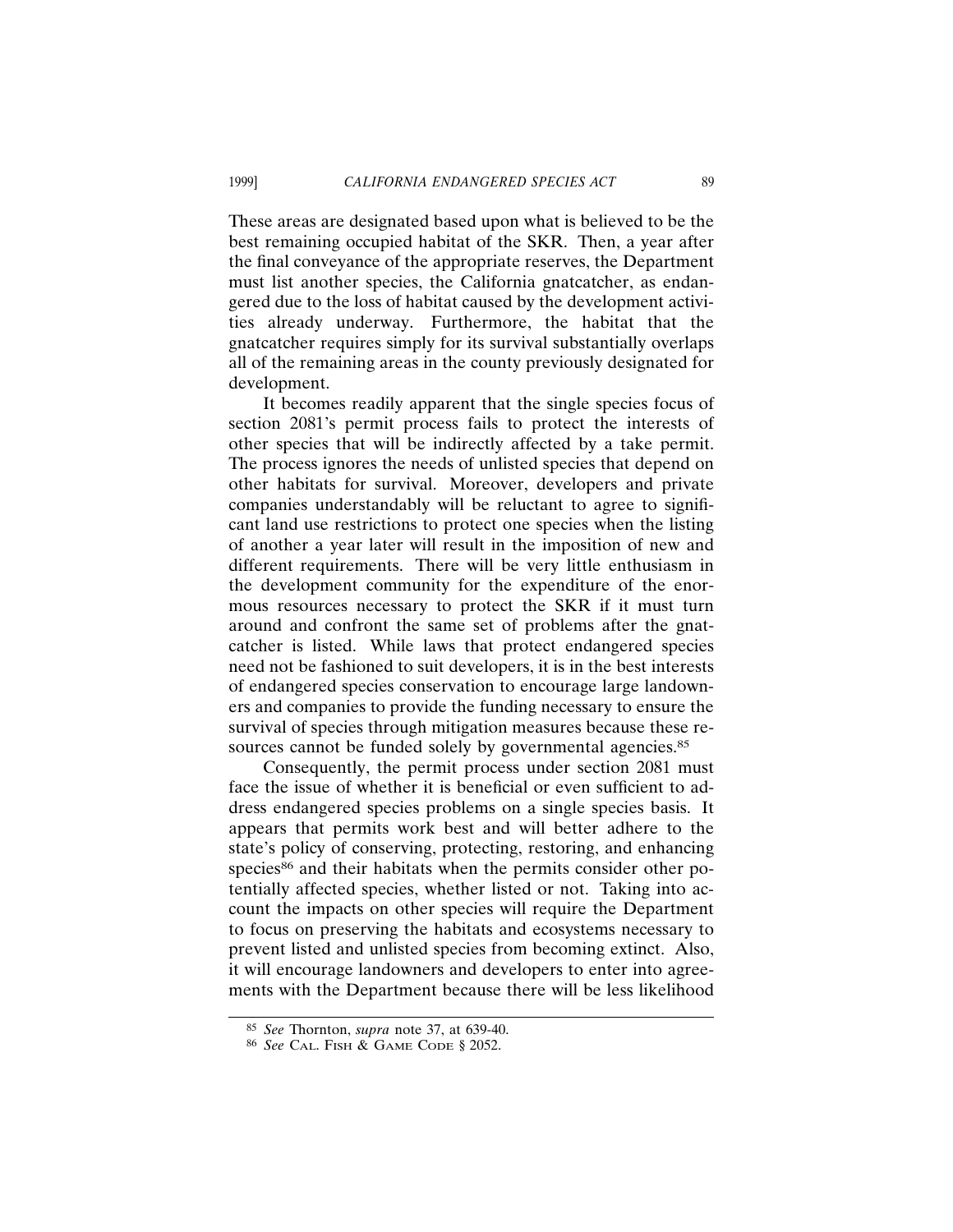that other mitigation requirements will later be imposed upon them. This will allow for the development needs of our growing population, while providing the necessary funding to conserve listed species and allow them to recover without jeopardizing other species and their habitats.

In fact, the legislative history behind ESA's incidental take permits87 specifically contemplates the need for agreements between landowners and the Fish and Wildlife Service.<sup>88</sup> According to its conference report, section 1539(a) of ESA:

requires "a unique partnership between the public and private sectors" and that "in order to provide sufficient incentives for the private sector to participate in the development of such long-term conservation plans . . . adequate assurances must be made to the financial and development communities that a . . . permit can be made available for the life of a project."89

Thus, ESA's drafters intended the Fish and Wildlife Service to provide covenants to developers that no additional mitigation measures for species would be further imposed.90

In order to accomplish this goal, the conference report further stated that "'[a]lthough the conservation plan is keyed to the permit provisions of [ESA] which only apply to listed species, the Committee intends that conservation plans may address both listed and unlisted species.'"91 The report went on to conclude, "'[i]n enacting [ESA], Congress recognized that individual species should not be viewed in isolation, but must be viewed in terms of their relationship to the ecosystem of which they form a constituent element.'"92 The conference report, therefore, considered a multi-species, ecosystem approach the most beneficial means to provide the necessary assurances to landowners because this approach would address habitats and other species that might later affect development activities.

<sup>87</sup> *See* 16 U.S.C. § 1539(a) (1994).

<sup>88</sup> *See* Thornton, *supra* note 37, at 624-25.

<sup>89</sup> *Id.* at 624 (quoting H.R. REP. NO. 97-835, at 31 (1982) *reprinted in* 1982 U.S.C.C.A.N. 2831).

<sup>90</sup> See *id.* at 625.

<sup>91</sup> *Id.* at 640 (quoting H.R. REP. NO. 97-835, at 30 (1982) *reprinted in* 1982 U.S.C.C.A.N. 2869, 2871).

<sup>92</sup> *See id.*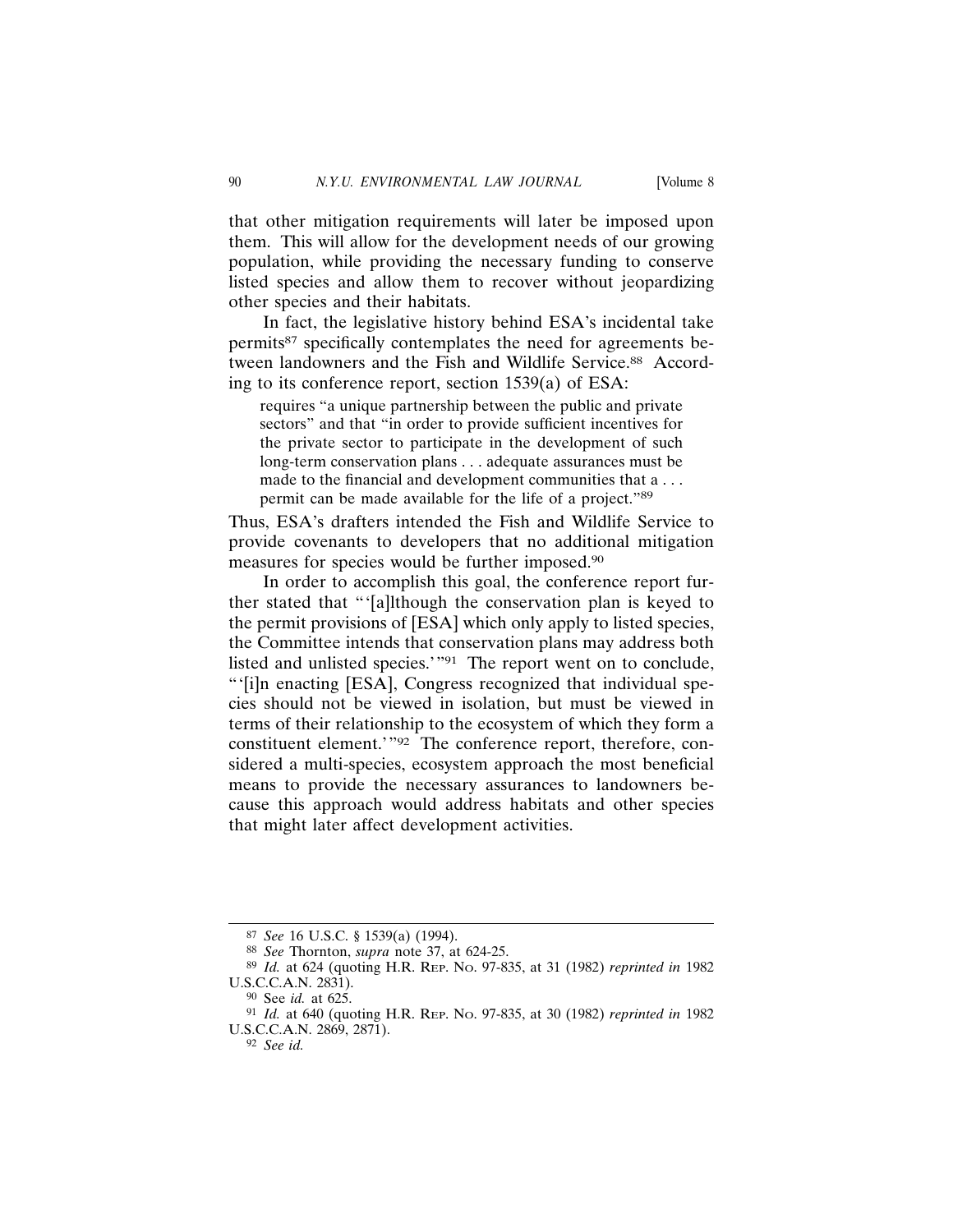This congressional intent is exemplified and, in fact, derived from the San Bruno Mountain Habitat Conservation Plan,<sup>93</sup> a convincing demonstration that this type of approach is not only feasible, but beneficial. The San Bruno Mountain Plan grew out of a long conflict between promoters of a development project and two species of endangered butterflies.94 In 1976, a permit authorized the development of the mountain, but required the landowner to set aside two-thirds of the mountain as a park.<sup>95</sup> Two weeks after the final conveyance of the property to the state park foundation, the Fish and Wildlife Service proposed to list the callippe silverspot butterfly as an endangered species.96 The butterfly's habitat on the mountain substantially overlapped all of the remaining areas designated for development.97 After intense negotiations, a plan was created to allow the development to proceed, but also to protect the butterflies and other related species.<sup>98</sup>

The San Bruno Mountain Plan addressed the ecological community on the mountain as a single ecosystem, rather than focusing on any single species.99 The plan centered around the conflict between the butterflies and the development, yet consciously sought to preserve a diversity of species and attempted to anticipate and resolve any conflicts that might arise over other biological resources located on the mountain.100 Under the plan, there were detailed restrictions for development projects within the butterflies' habitat, and private development became a source of funds for managing these habitats.<sup>101</sup> Congress considers the San Bruno Mountain Plan an appropriate model because, by addressing a multitude of species and their habitats, the plan ensured that other species would not become listed and hamper development. With this certainty in hand, the Fish and Wildlife

<sup>93</sup> The San Bruno Mountain Habitat Conservation Plan (1982) is available through the United States Fish and Wildlife Service, Department of the Interior, Federal Fish and Wildlife Permit (Mar. 4, 1983).

<sup>94</sup> *See* Thornton, *supra* note 37, at 621. For a discussion of the San Bruno Mountain Plan controversy, *see* Friends of Endangered Species, Inc. v. Jantzen, 589 F. Supp. 113 (N.D. Cal. 1984), *aff'd*, 760 F.2d 976 (9th Cir. 1985).

<sup>95</sup> *See* Thornton, *supra* note 37, at 621.

<sup>96</sup> *See id.*

<sup>97</sup> *See id.* at 621-22.

<sup>98</sup> *See id.* at 622.

<sup>99</sup> *See id.*

<sup>100</sup> *See id.*

<sup>101</sup> *See id.* at 622, 626.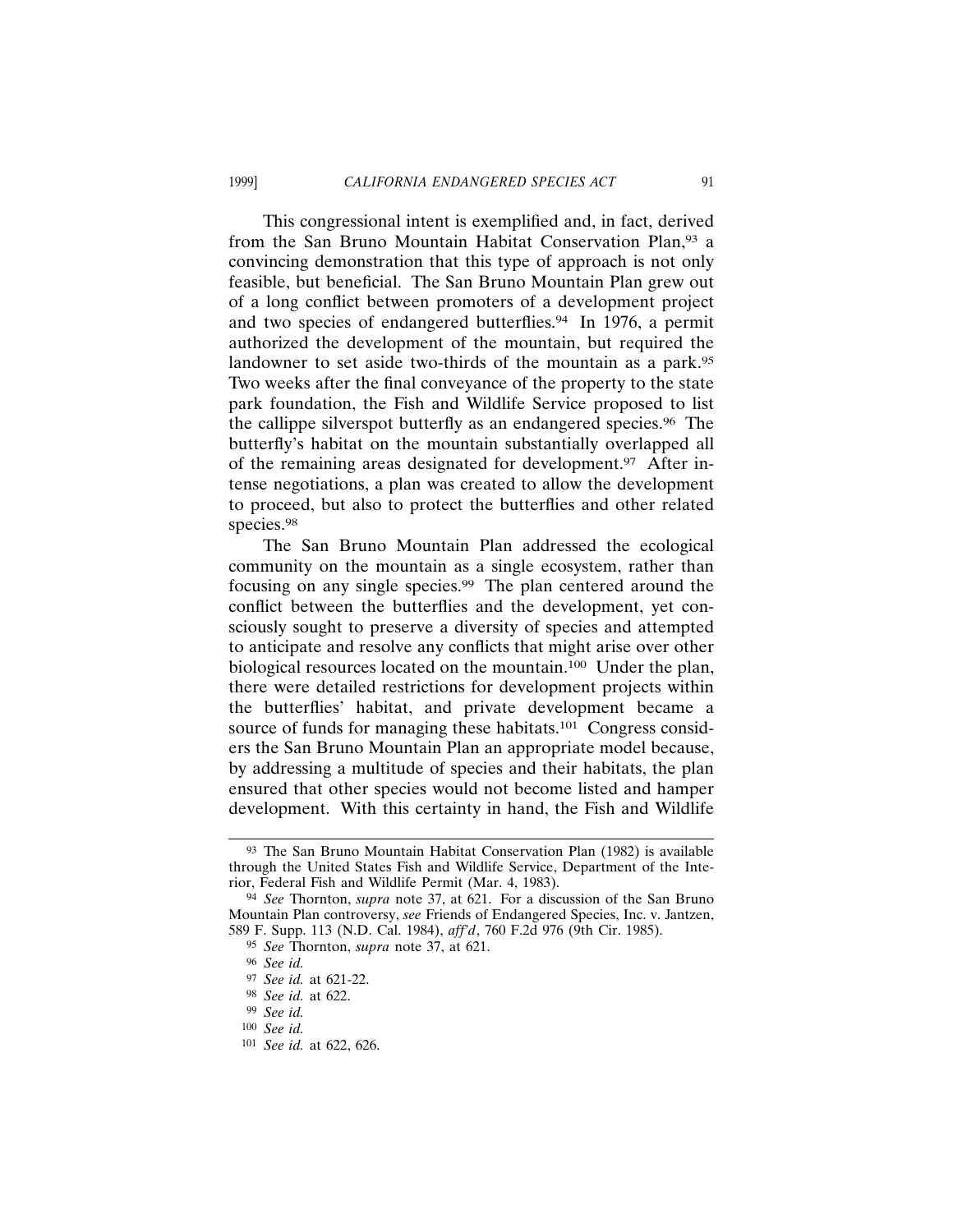Service could assure the landowners that no further mitigation costs would arise.102

Section 2081 should adhere to the intent behind ESA's take permits and explicitly recognize the legitimacy of mitigation efforts that protect biodiversity.103 In order to accomplish this, a multi-species approach that considers listed and unlisted species and their habitats should be adopted and implemented by the Department when granting take permits and prescribing mitigation efforts. To return to the SKR example, rather than establishing reserves in Riverside for the SKR, section 2081 should focus on conserving and managing a diversity of habitat types in that area, including the habitats utilized by the California gnatcatcher and other species. The benefits of this approach would be twofold.

First, the approach would create a shorter list of endangered species. Currently listed species would have a better opportunity to recover, and there would be a reduction in the number of species that would have to be listed in the future. Mitigation efforts that are properly focused in this way allow listed species to recover rather than simply survive while preventing an outbreak of future listings. Moreover, this appears to be more in accord with CESA's over-arching goal of conserving, protecting, restoring, and enhancing listed species and their habitats.104

Second, a multi-species approach would assure landowners that further mitigation costs and requirements would not be imposed. These assurances could be made because a multi-species focus likely would prevent additional species from becoming listed and, thus, requiring the protection of CESA. Therefore, landowners would be more willing to engage in development activities that would provide the large funding necessary for endangered species conservation efforts. Substantial funding commitments will be necessary for the success of the ambitious regional conservation plans currently in preparation.105 Assurances provided by the Department that the rules and mitigation requirements set forth in its section 2081 permits will not funda-

<sup>102</sup> *See id.* at 643.

<sup>103</sup> *See id.* at 642 ("The ESA needs to explicitly recognize the legitimacy of conservation plans which protect biodiversity.").

<sup>104</sup> *See* CAL. FISH & GAME CODE § 2052.

<sup>105</sup> *See* Thornton, *supra* note 37, at 645.